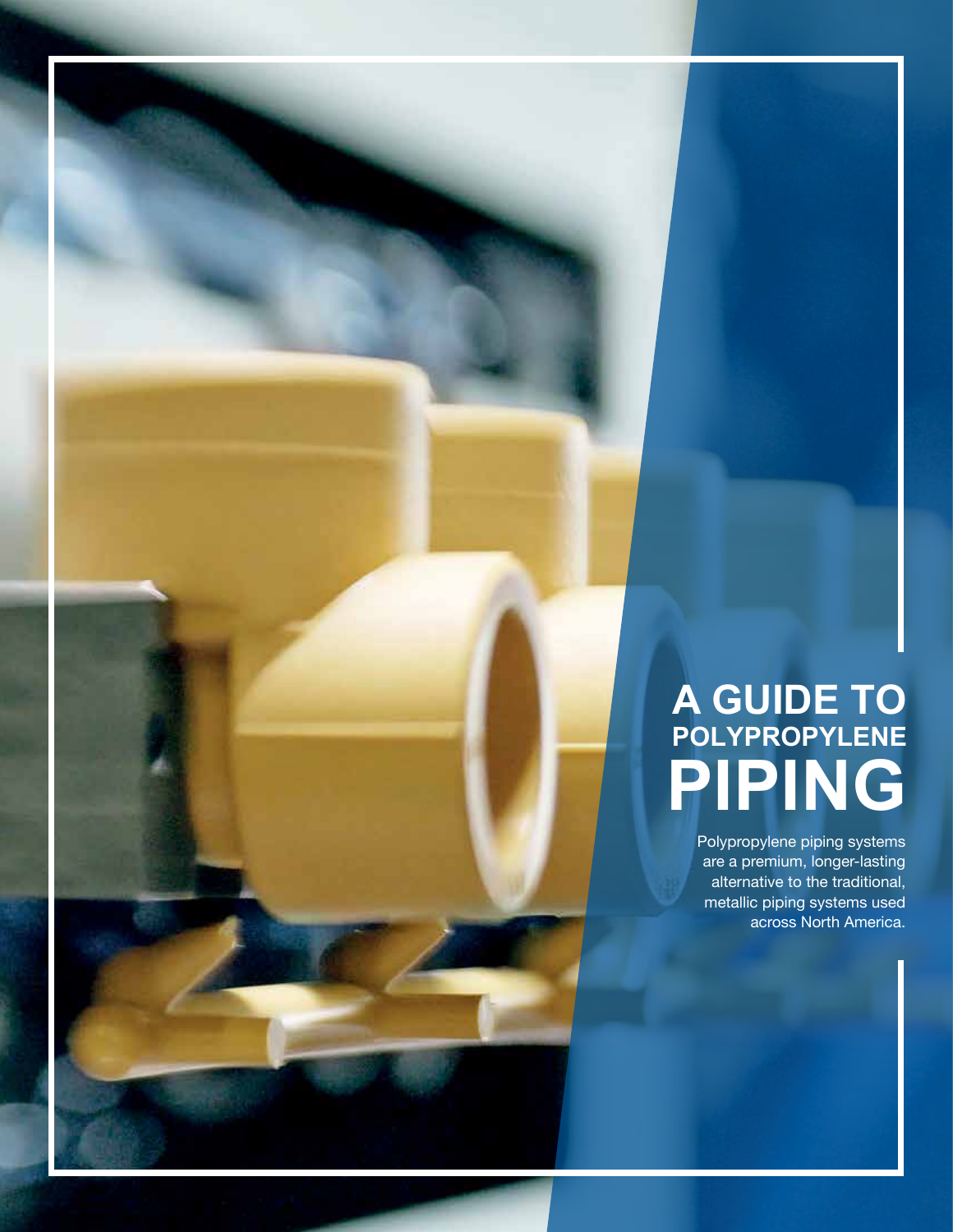#### **POLYPROPYLENE**

Polypropylene is an advanced plastic with unique properties that make it an ideal choice for a wide range of piping applications. In many parts of the world, polypropylene pipes and fittings are industry-standard materials for builders, engineers, and property owners. Despite its relative scarcity compared to metallics, the material is rapidly increasing in popularity in North America due to its superior performance and lifespan.

This guide is intended to introduce you to the properties and advantages that polypropylene piping brings to building projects around the world. Data in this guide comes courtesy of the Plastic Pipe Institute, a trade association based in Dallas representing all segments of the plastics piping industry.

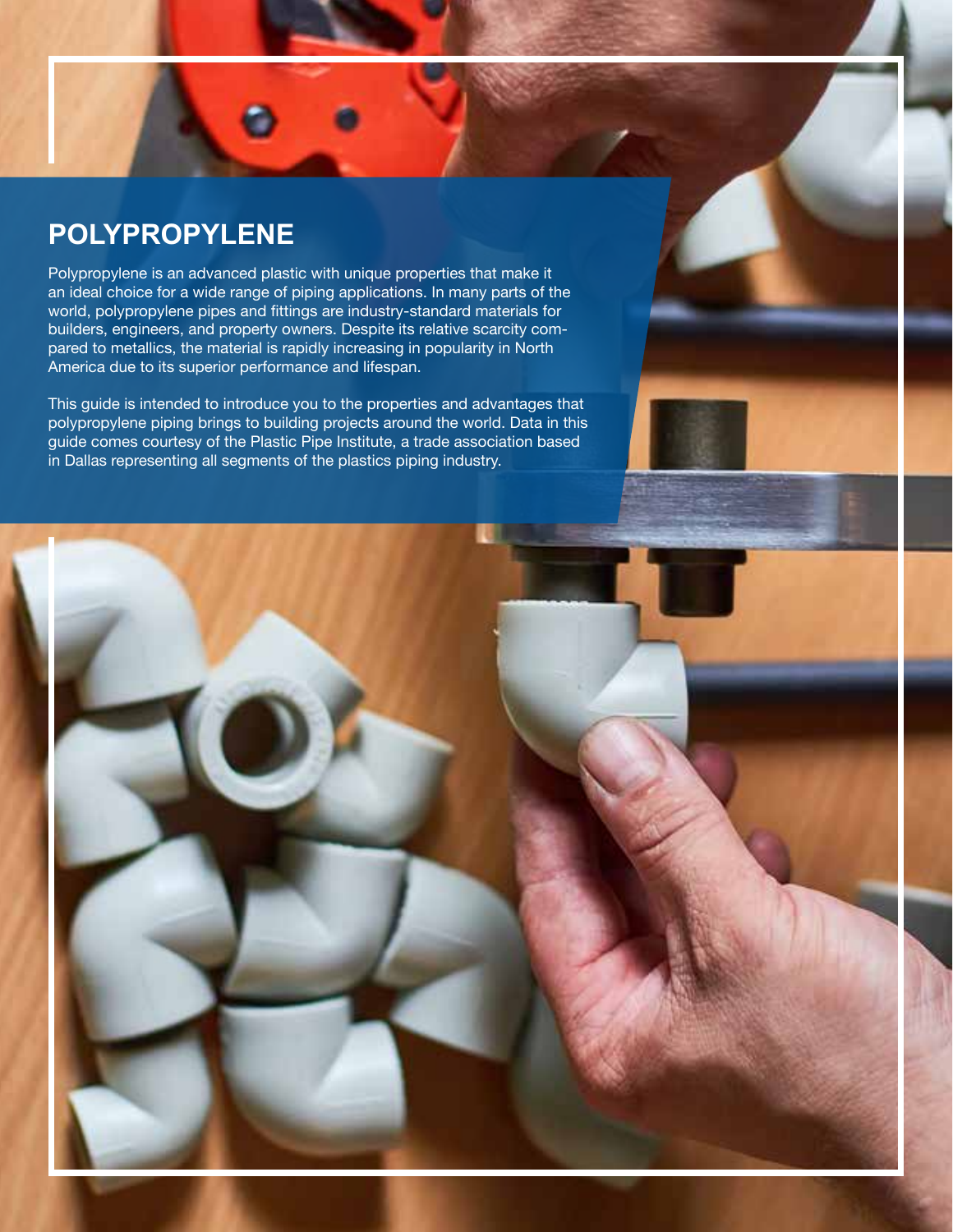#### **WHAT IS POLYPROPYLENE?**

Polypropylene is a durable synthetic resin that is a polymer of propylene. It's particularly useful for making molded and extruded objects, including pipes and fittings. There are two different kinds of polypropylene used in pressurized pipe-making: polypropylene random copolymer (PP-R) and polypropylene random copolymer with modified crystallinity and temperature resistance (PP-RCT). Of the two, PP-R is the more common and broadly useful.

PP-R is a high-temperature plastic pressure piping system first used for plumbing and hydronic heating in the 1980s in Europe. PP-R piping products are rated for continuous operation at 180ºF (82Cº) temperature, with pressure ratings dependent on their wall type (SDR). PP-R pipes commonly include reinforcement layers for benefits such as reducing longitudinal thermal expansion/contraction.

PP-R pipes provide resistance to highly acidic and basic solutions, making them ideal for a wide range of applications. Common uses include HVAC piping, outdoor piping, industrial piping, plumbing, and food-grade piping. PP-R joints are heat-fused, not glued. Their high-heat and/or pressure performance makes PP-R pipes suitable for demanding applications, such as pressure piping (plumbing, hydronics) in commercial high-rise buildings.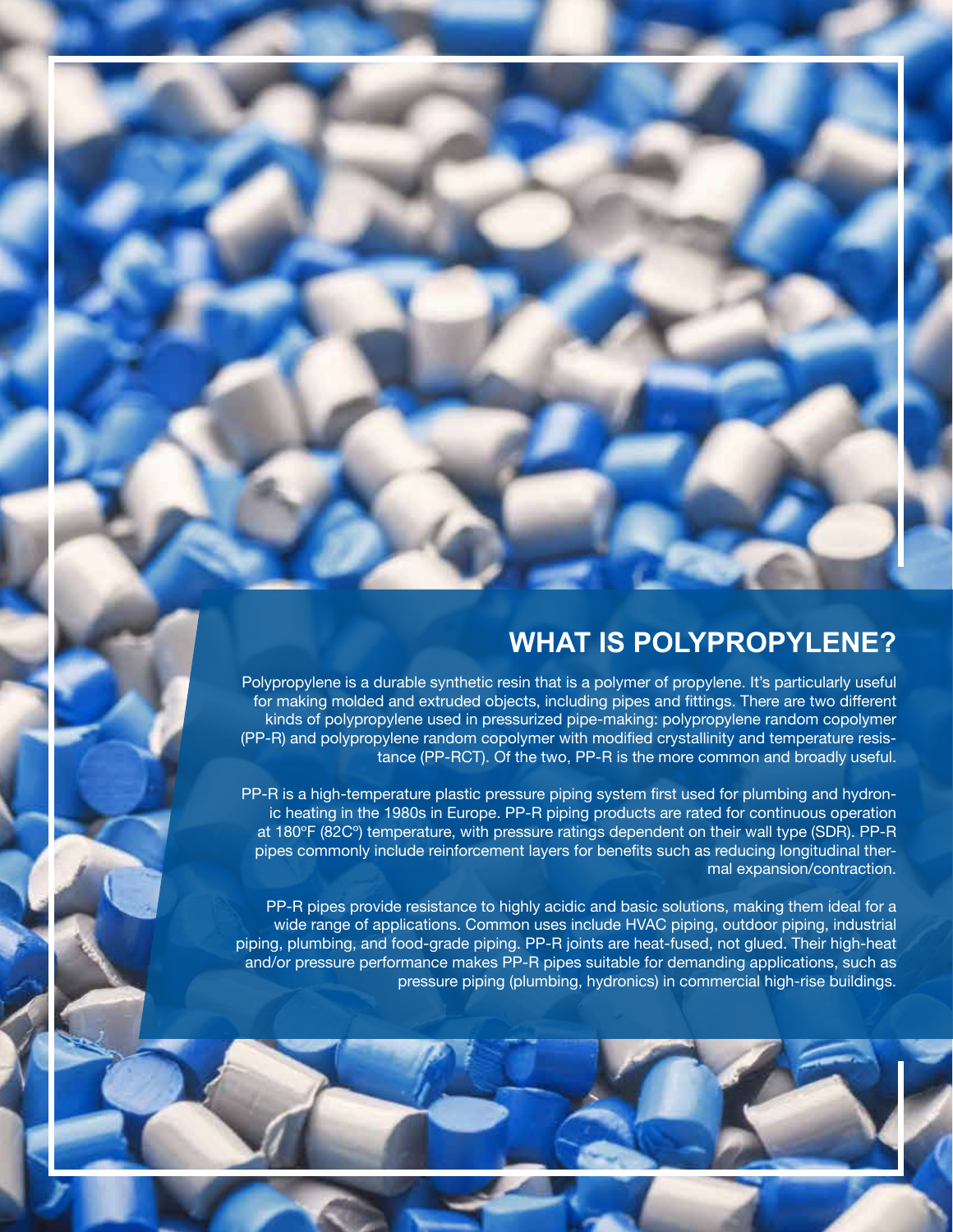# **PP-R AND PP-RCT ADVANTAGES**

#### **Safety of potable water**

**Lightweight, easy to transport**

Polypropylene is non-leaching, chemically pure, and highly resistant to corrosion.

#### **Long-term reliability**

Polypropylene piping systems operate at peak functionality for 60 years or more.

**Resistance to corrosion, tuberculation, and deposits** Polypropylene is largely immune to common problems faced by metallic pipes.

Lighter PP-R saves money on transportation and labor costs.

**No scrap value, eliminating jobsite theft** Polypropylene will never simply "walk off" a job.



**Durability and toughness to survive jobsite installations** PP-R/CT is highly impact resistant and leak-free.



**No flame, glue or solders are used for joining heat-fused joints** Anti-leak heat fusion does not require welding permits.

**Available in wide range of sizes** PP-R/CT piping is available to suit any job.



**Natural insulator, low thermal conductivity** Reduce the additional insultation work or materials required.



**Professional installed appearance** PP-R/CT pipes require no paint or upkeep to look attractive for decades.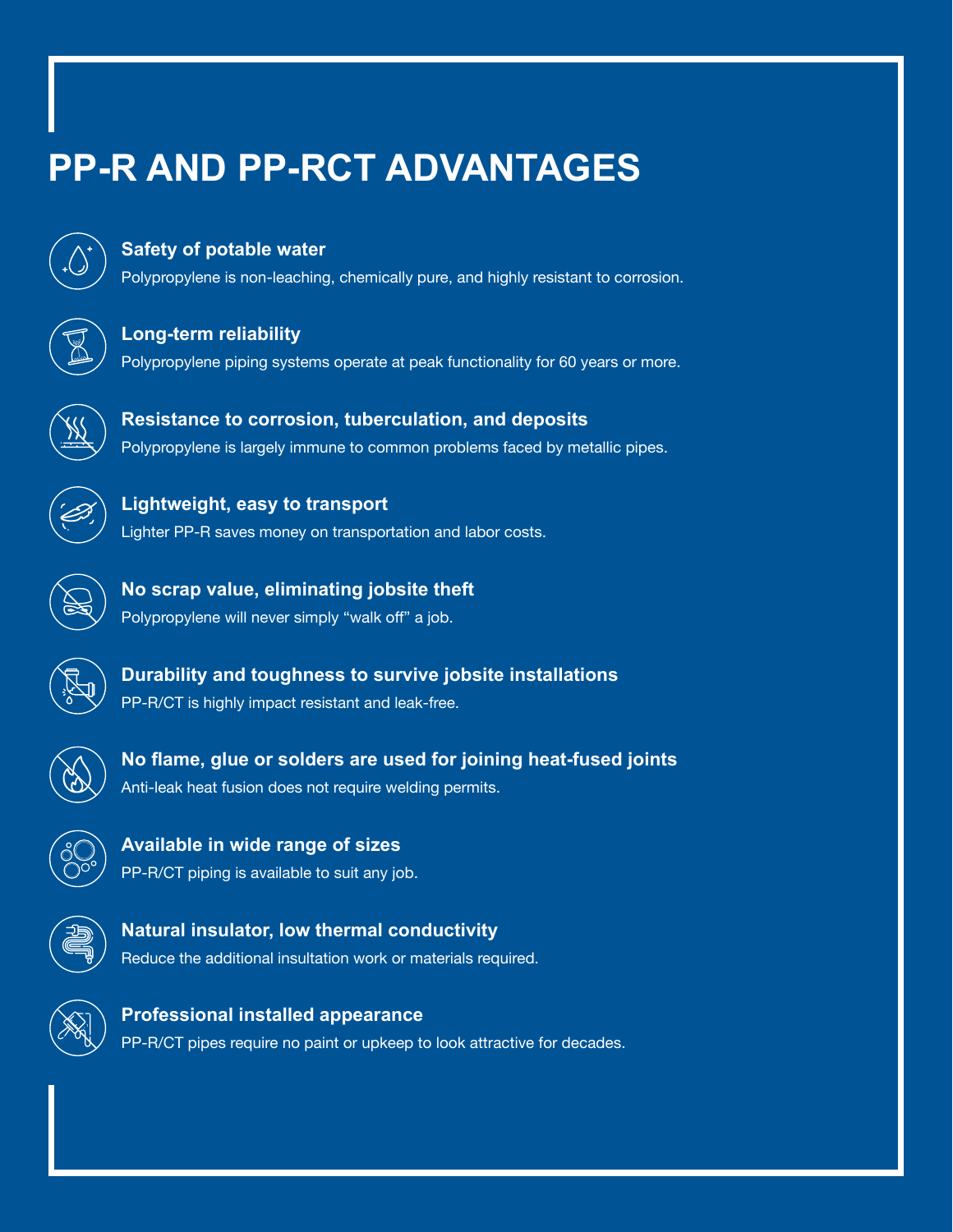### **COMMON APPLICATIONS**

- Hot- and cold-water plumbing distribution, residential and commercial
- Hydronic piping and distribution (radiators, fan coils, etc.)
- Heating and chilled water piping
- Suitable for many industrial and process piping applications
- Food processing
- Compressed Air

## **ECO-FRIENDLY**

In addition to its many other advantages, polypropylene piping is also a greener solution than galvanized pipe and other metallics. PP-R/CT production requires as little as a quarter of the electricity and generates a fraction of the waste compared to metal and certain other plastics. After 60 years or more, at the end of its lifespan, polypropylene is 100-percent recyclable.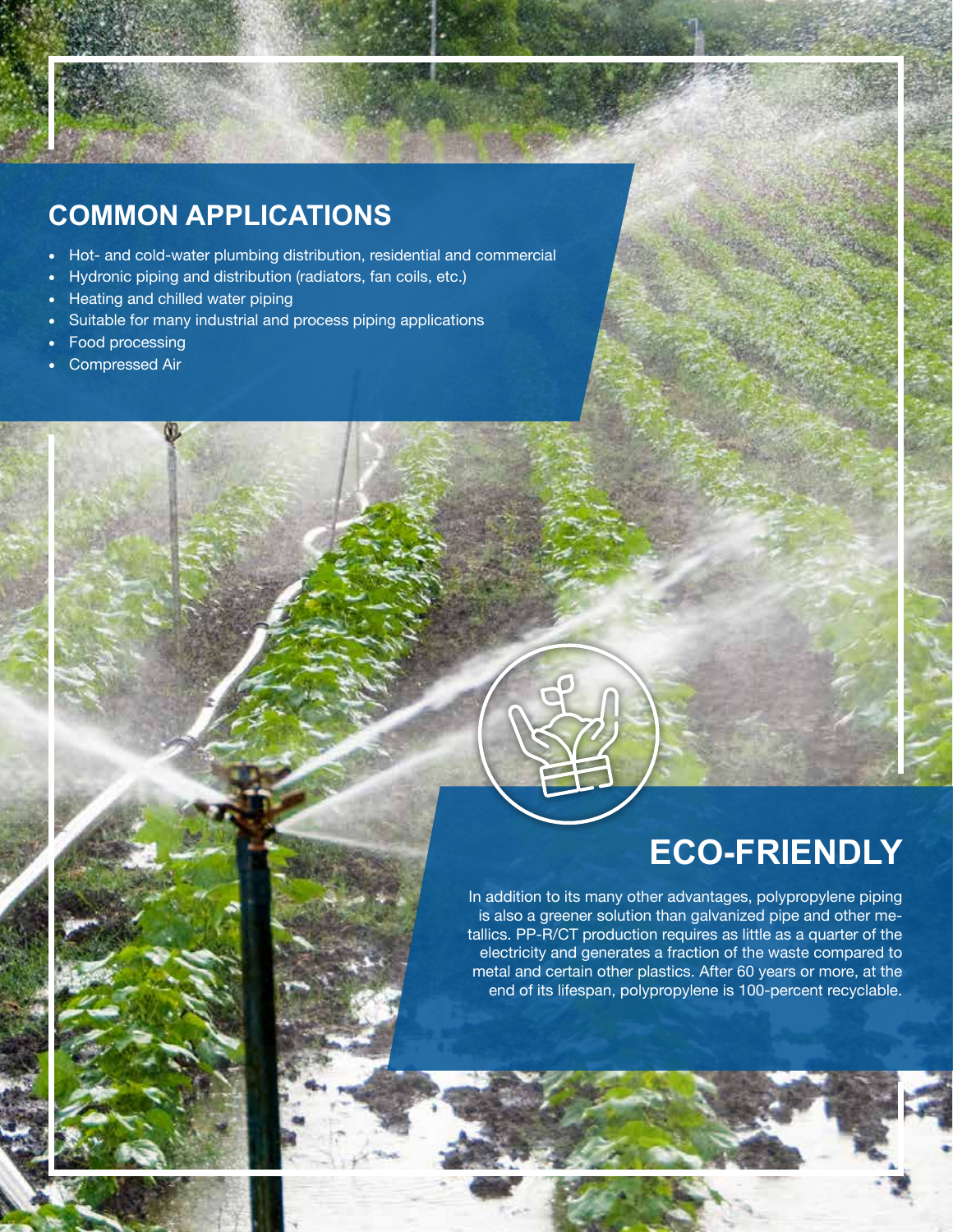### **AN ALTERNATIVE TO STEEL**

In 2018, the U.S. government imposed a 25-percent tariff on foreign steel as well as other metals and materials. U.S. producers quickly raised their prices to match, breaking the building-materials budgets for commercial construction and investment across the country. The tariffs exacerbated the already-unstable global pricing for steel and with no end to the tariffs in sight, many industry experts expect steel prices to remain volatile.

Polypropylene offers a new, cutting-edge solution to the problem. PP-R/ PP-RCT piping systems offer a superior alternative to steel pipes for large-diameter applications in many ways. They are approximately 80 percent lighter than steel pipes and do not require any welding or open flames. PP-R pipes do not scale, corrode or release any volatile organic compounds, making them far more hygienic than steel. More importantly, they provide superior longevity and durability to steel pipes without being subject to tariffs or unpredictable price fluctuations.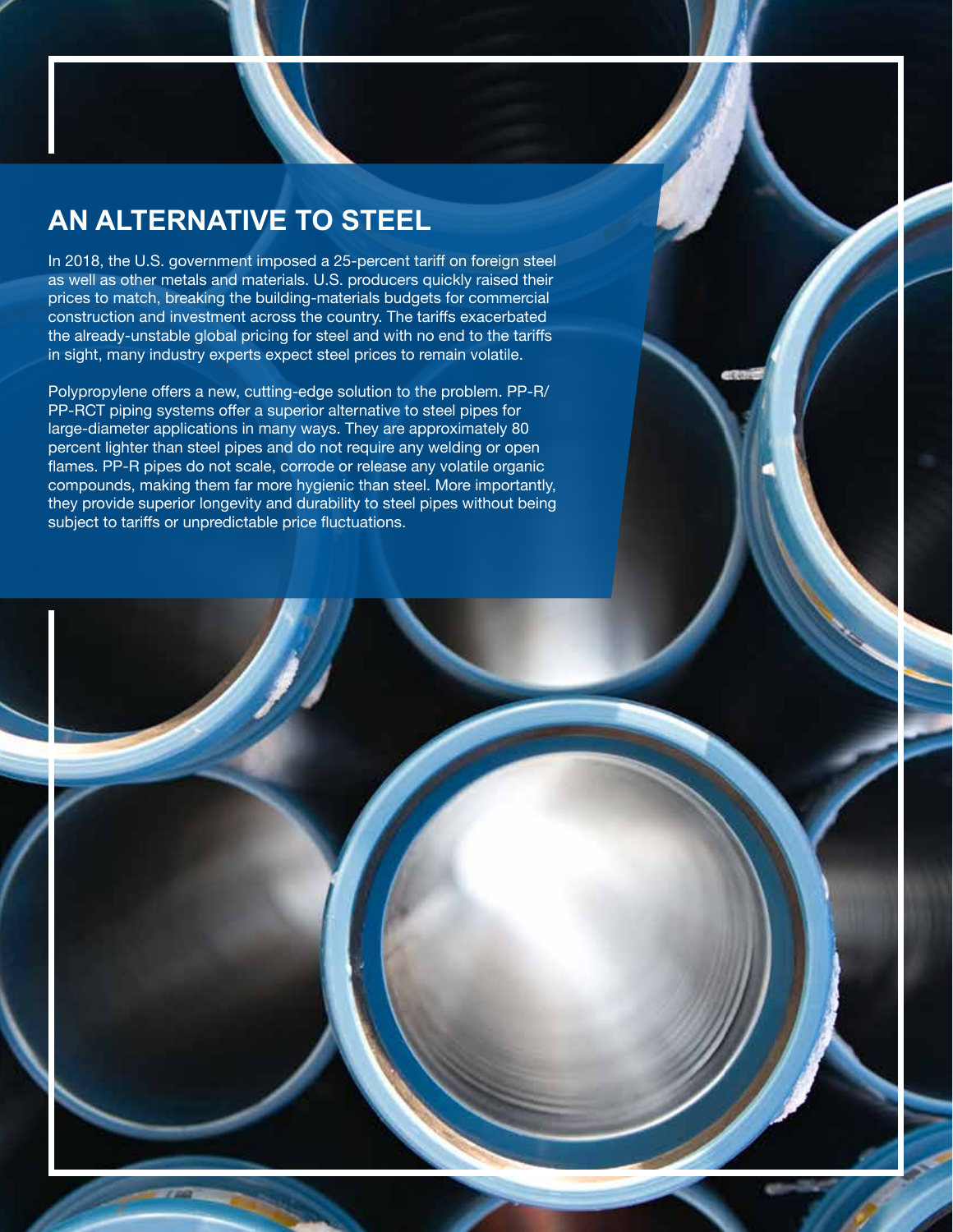### **DISEASE PREVENTION**

Safety is a critical concern when choosing the best piping system for installation in a building project, particularly for hospitals and other developments whose occupants are at high risk from infectious diseases. In recent years, the growth and spread of Legionella bacteria has become a widely recognized threat among pipe installers. This bacteria can cause potentially deadly respiratory infections, and its growth is often fostered by certain kinds of pipe and water supply systems.

Corroded water pipes can help feed Legionella growth in a water or plumbing system. While disinfectants are necessary to treat water in plumbing systems, some of the best-known methods of disinfection, such as monochloramine and chlorine dioxide, do very little to prevent corrosion issues.

PP-R/CT pipes, of course, can't corrode like metal pipes. Replacing metallic piping systems with polypropylene immediately eliminates a major contributor to Legionella growth.